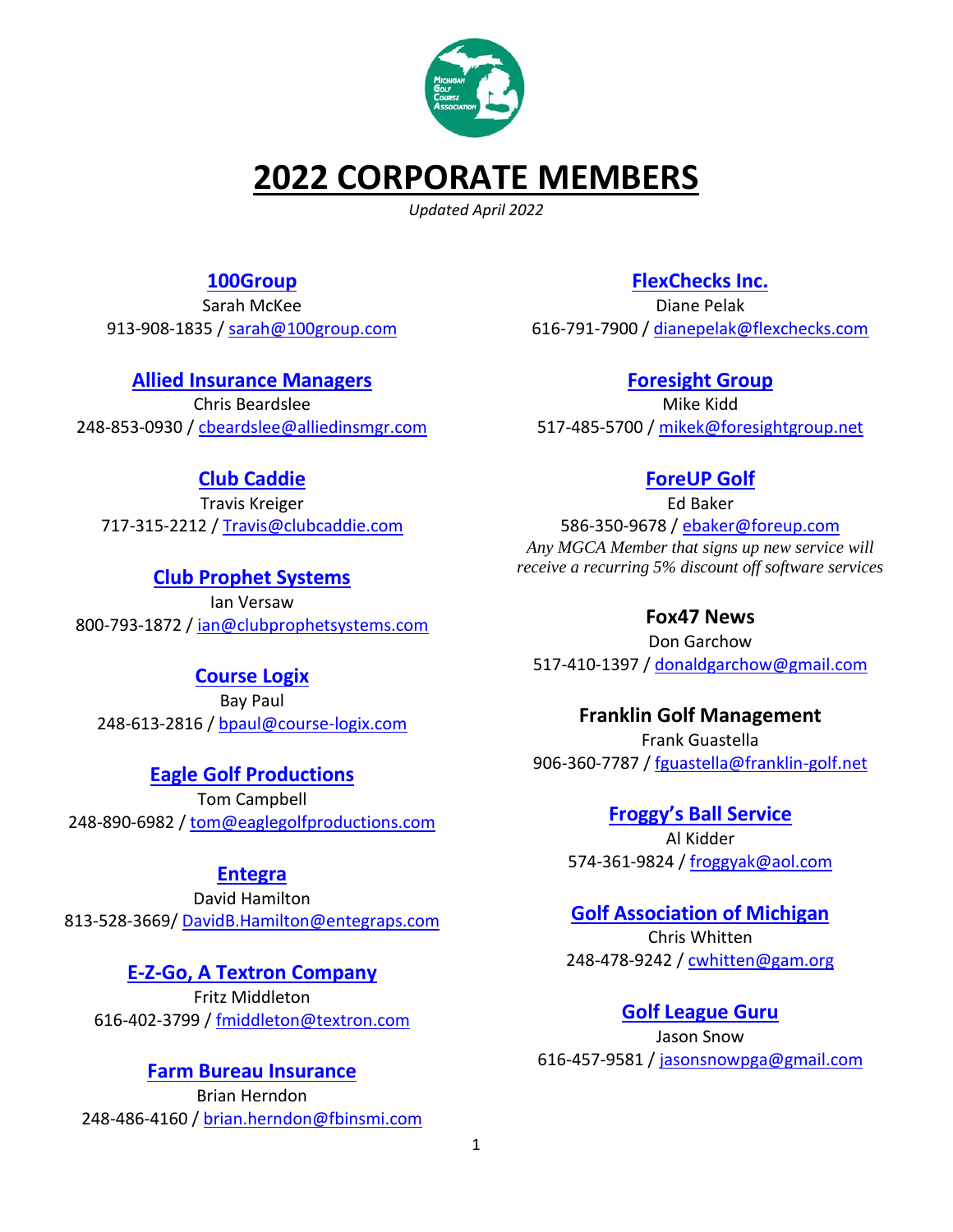#### **[Greater Michigan Chapter, Club](https://www.gmcma.cc/)**

**[Management Association of America](https://www.gmcma.cc/)**

Tammy Carter 248-973-7943 [/ mdgmcma@gmail.com](mailto:mdgmcma@gmail.com)

**Greg Johnson Media** Greg Johnson 616-560-8995 / [greggie24@hotmail.com](mailto:greggie24@hotmail.com)

### **[Handicomp](http://handicomp.com/)**

Stewart Healey 616-457-9581 / [shealey@handicomp.com](mailto:shealey@handicomp.com)

**Ha[rrell's](https://www.harrells.com/)**

Doug Johanningsmeier 248-302-2054 / [djohanningsmeier@harrells.com](mailto:djohanningsmeier@harrells.com)

### **[Lake Michigan Insurance Agency](https://lmcu.org/insurance/business/)**

Kenneth Jansen II 616-949-4250 [/ kenneth.jansen@lmcu.org](mailto:kenneth.jansen@lmcu.org)

**Law Office of Fred Gordon** Fred Gordon 248-546-7600 / [fgpc7736@aol.com](mailto:fgpc7736@aol.com)

**Law Office of Peter Ellenson, P.C.** Peter Ellenson 248-220-7001 / [peter@ellensonlaw.com](mailto:peter@ellensonlaw.com)

**[Lightspeed](https://www.lightspeedhq.com/golf/) Golf** Michael Sanchez 800-939-2618/ [msanchez@lightspeedhq.com](mailto:msanchez@lightspeedhq.com)

#### **Lynch Agency – [Farm Bureau Insurance](http://www.lynchfbi.com/)**

Alistair Lynch 616-970-7677 / [alynch@fbinsmi.com](mailto:alynch@fbinsmi.com)

#### **[Maner Costerisan, P.C.](https://www.manercpa.com/)**

Sarah Jennings 517-323-7500 / [sjennings@mcecpa.com](mailto:sjennings@mcecpa.com)

## **[Michigan Clubs Fund](http://miclubsfund.org/)**

Sharon Novasel 517-664-2770 / [snovasel@regency-group.com](mailto:snovasel@regency-group.com)

### **[Michigan Golf Course Superintendents](https://www.migcsa.org/)**

**[Association](https://www.migcsa.org/)** Adam Ikamas 888-364-4272 [/ adamikamas@migcsa.org](mailto:adamikamas@migcsa.org)

**[Michigan Golfer](http://www.michigangolfer.com/)** Art McCafferty 734-507-0241 / [artmccaf@glsp.com](mailto:artmccaf@glsp.com)

#### **[Michigan Retailers Association](https://www.retailers.com/)**

Chris Smith 517-372-5656 / [ccsmith@retailers.com](mailto:ccsmith@retailers.com)

**[Michigan Section PGA](http://www.michigan.pga.com/)** Kevin Helm 517-641-7421 / [khelm@michiganpga.com](mailto:khelm@michiganpga.com)

## **[Midwest Golf & Turf](https://midwestgolfandturf.com/)**

Paul Wiltsie 248-953-1199 / [pwiltsie@midwestgt.com](mailto:pwiltsie@midwestgt.com)

**[Morrison Industrial Equipment](https://www.morrison-ind.com/pages/view/551)** Dan Tase 517-676-9000 / [tase@morrison-ind.com](mailto:tase@morrison-ind.com)

#### **[On](https://jandmgolf.com/) The Mark Golf Sales**

Mark Ozelie 219-793-2545 / [onthemarkgolfsales@gmail.com](mailto:onthemarkgolfsales@gmail.com)

**[Oetzel-Hartman Group](http://www.ohgroup.us/)** James Hartman 517-336-0001 / [jhartman@valbridge.com](mailto:jhartman@valbridge.com)

**[Pellucid Research/Edgehill Golf Advisors](https://www.pellucidcorp.com/)** Stuart Lindsay

847-612-6717 / [edgehillgolf@msn.com](mailto:edgehillgolf@msn.com)

#### **[Preferred Data Systems](https://www.pdsnetworking.com/)**

Kelly Comeaux 248-522-4448 / [kcomeaux@pdsnetworking.com](mailto:kcomeaux@pdsnetworking.com)

#### **[Rain Bird](http://www.rainbird.com/)**

Chad Kempf 616-443-2449 / [ckempf@rainbird.com](mailto:ckempf@rainbird.com)